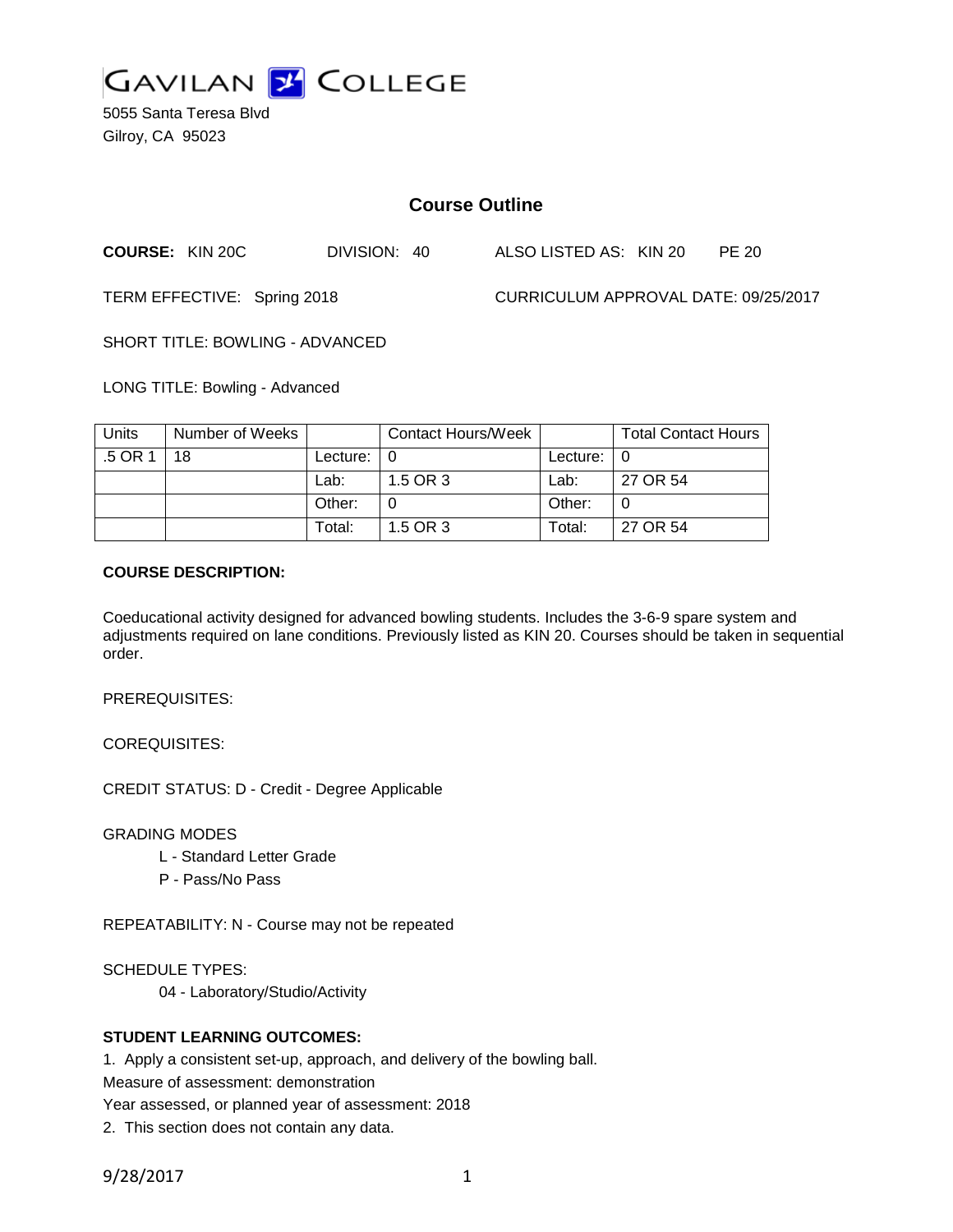Demonstrate and describe how to pick up a spare using the 3-6-9 spare system.

Measure of assessment: demonstration, written and/or oral exam

Year assessed, or planned year of assessment: 2018

## **CONTENT, STUDENT PERFORMANCE OBJECTIVES, OUT-OF-CLASS ASSIGNMENTS**

Curriculum Approval Date: 09/25/2017

4.5 - 9 Hours:

Content: Orientation: Review procedures to be followed in class, methods of grading, and class format. The first few classes will include a review of the care and use of equipment, selecting the proper ball, costs involved, the etiquette of bowling, and the value of bowling as a recreational activity.

Student Performance Objectives: Demonstrate how to keep score on a bowling score sheet.

6 - 12 Hours:

Content: Review scoring, approach, and ball release. Review the four parts of a delivery: Stance, Follow Through, Line Balance and Arm Swing. Concentration will be on throwing a hook ball. Students will identify what the span and the bridge are on a bowling ball.

Student Performance Objectives: Demonstrate and describe how to throw a proper hook ball.

6 - 12 Hours:

Content: Continue emphasis on mastering the correct form in throwing a straight or hook ball. Emphasize the importance of the set-up, approach, and delivery as a combination for success. Introduce the 3-6-9 spare system. Students will identify the proper grip on the bowling ball that will allow for more rotation on the bowling ball. Introduction of calculating a person's "handicap" in bowling.

Student Performance Objectives: Demonstrate and describe the "3-2-1" system used for a strike.

4.5 - 9 Hours:

Content: Continue emphasis on mastering the correct form in throwing a straight or hook ball. Review bowling terminology, such as: double, turkey, types of splits, and deadwood. Students will identify the internal properties of a bowling ball and how it effects the rotation of the ball.

Student Performance Objectives: Demonstrate and describe the "3-6-9" spare system.

4.5 - 9 Hours:

Content: Continue emphasis on mastering the correct form in throwing a straight or hook ball. Continue to practice keeping score. Students will gain knowledge on the basic concept used to purchase a 10-pin bowling ball.

Student Performance Objectives: Describe how to read the "oil conditions" on the lanes and how it effects the bowling ball.

2 Hours:

### **METHODS OF INSTRUCTION:**

lecture, discussion, demonstration, multi-media, guided practice

### **OUT OF CLASS ASSIGNMENTS:**

Required Outside Hours:

Assignment Description: As this is a lab class no out of class assignments are required.

### **METHODS OF EVALUATION:**

Skill demonstrations Percent of total grade: 50.00 % 40% - 70% Demonstration exams Objective examinations Percent of total grade: 10.00 % 0% - 20% Multiple Choice; True/False; Matching Items; Completion; Short Answer Other methods of evaluation Percent of total grade: 40.00 %

9/28/2017 2